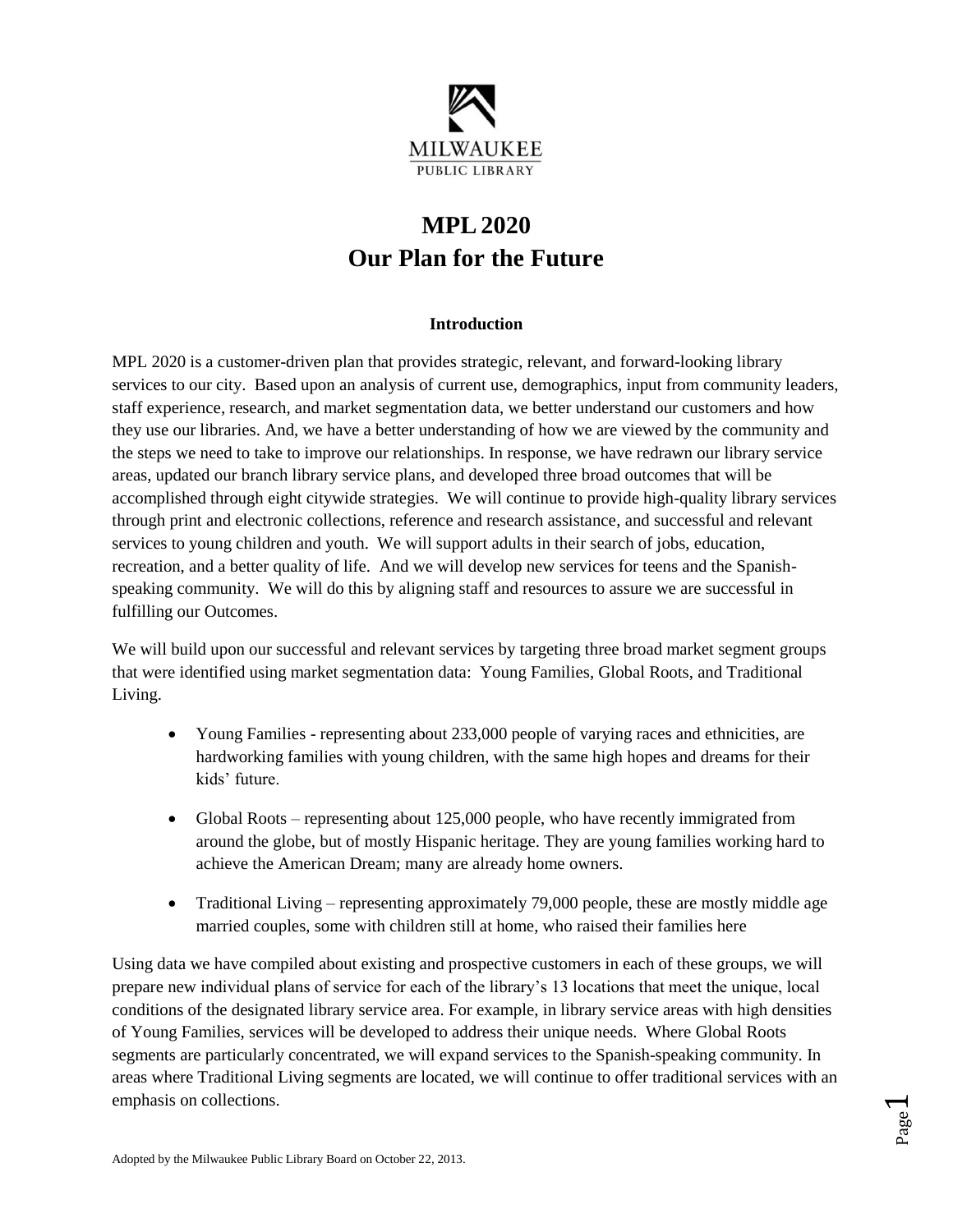### **Vision**

MPL is an anchor institution that helps build healthy families and vibrant neighborhoods – the foundation of a strong Milwaukee.

### **Mission**

Inspiration starts here – we help people read, learn, and connect

## **Organizational Values**

Creating a City of Readers and Lifelong Learners *21st Century Literacies: Print, digital, financial, health*

Anchoring Healthy and Vibrant Neighborhoods *Safe and connected, successful business districts, good quality of life, cultural respect*

Contributing to a Strong Milwaukee *Strong economy and job market, informed and educated workforce, thriving families*

### **Workplace Values**

To meet the great expectations of our customers, these values guide, inspire, and nourish us:

PASSION, INNOVATION, AND EXCELLENCE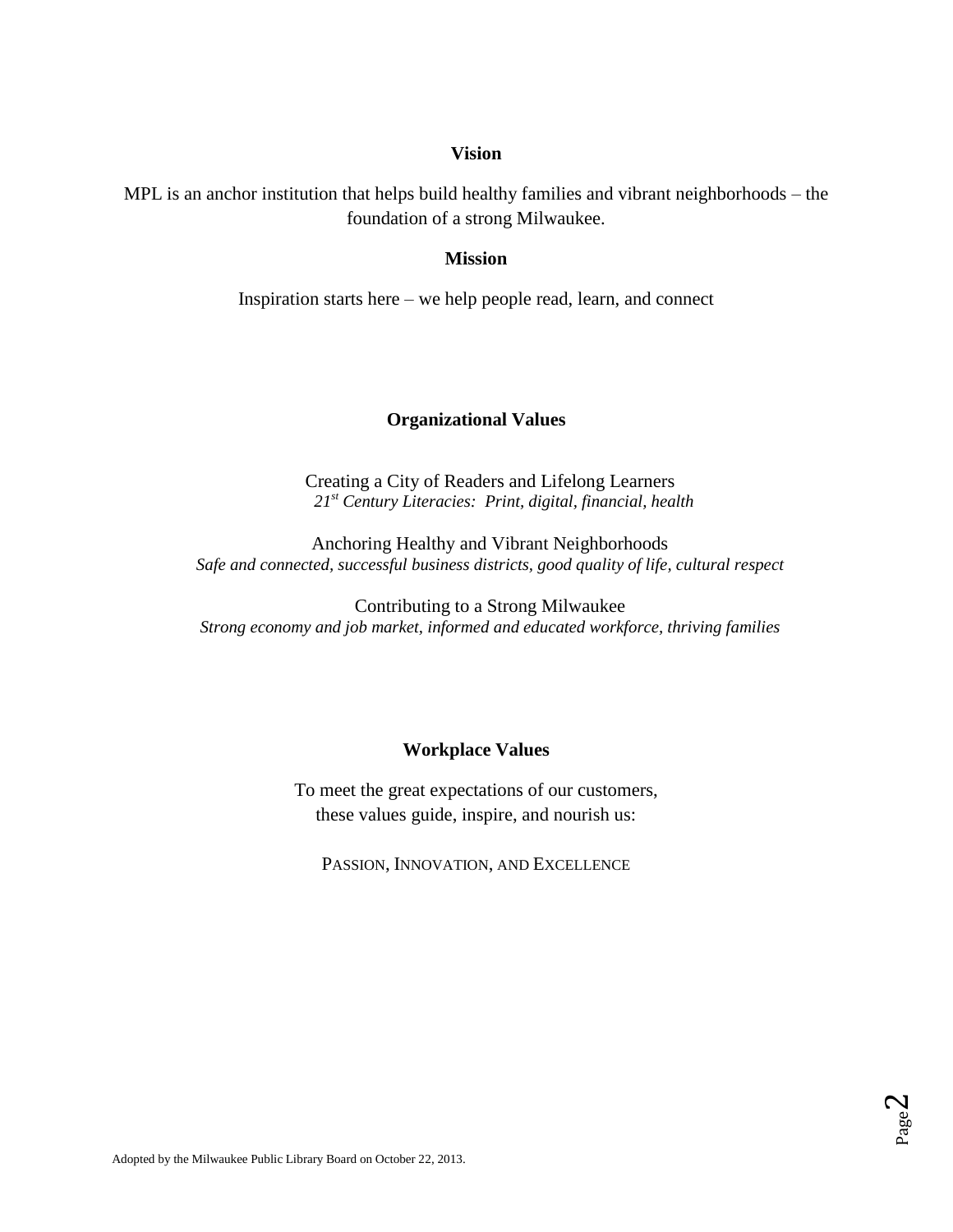# **Outcomes**

### **Customer Outcomes**

- Milwaukee is a city of readers and its residents are supported throughout their lives in the pursuit of education, 21st Century Literacies and improved economic stability
- Services align with the needs, interests, and concerns of our customers
- Digital Inclusion increases
- Use of library services by previously underserved market segments increases

### **Community Outcomes**

- The library is a Third Place, a community gathering place, that fosters community dialog and development though programs and services
- Library representatives are out and among the community as leaders and resources contributing to positive change and growth
- Community partnerships are the basis for all successful initiatives

#### **Organizational Outcomes**

- Data and evidence-based approaches are the primary basis for decision-making and evaluation in all service and operation functions
- The good is not sacrificed for the perfect. Strategic risk-taking and learning through experience is incorporated into the organizational culture and professional development
- Organizational structure and budget are aligned with customer, community, and organizational outcomes
- Ours is a library system others seek to emulate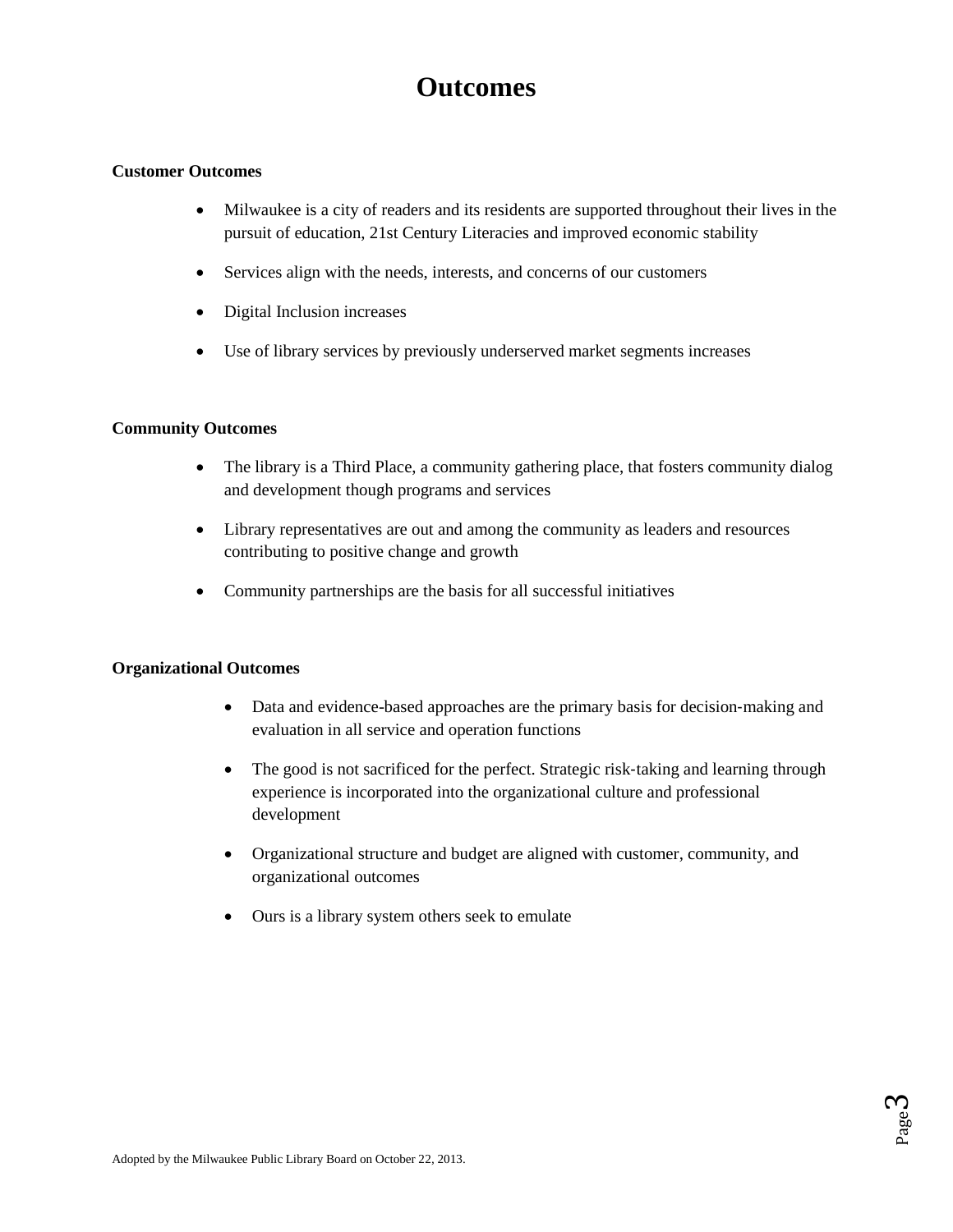# **Citywide Strategies**

### **Traditional Reading and Research Services**

At the foundation of our mission is the fundamental activity of providing information to people with broad and deep collections that represent the wide-range of thinking in all areas of interest and through professional information activities provided by librarians via the Internet, phone, in libraries, and through emerging technologies. We will:

- **Develop Collections** to provide current materials that are in demand and to collect materials for inclusion in the Resource Library
- **Help through Reference Service** to assist in accessing resources and services
- **Check out Materials** to maximize lending and use of the collection
- **Maximize Public Service Hours** to provide the highest level of access to services possible
- **Offer Cultural Programming and Exhibits** to promote unique library resources
- **Develop the Resource Library** to provide long-term access to special collections

# **21st Century Literacies**

Today's society requires enhanced skills to thrive in an increasingly information based culture. Supportive library programming targets early childhood, financial, health, and social/cultural literacies to better equip children and adult learners with the tools they need to succeed. We will:

- **Prioritize Early Literacy Services** to develop lifelong readers and prepare children for school.
- **Strengthen School Age Services** to encourage the value of reading through innovative and fun programming for grade school children.
- **Create Civic & Social Literacy Services** to reduce cultural and language barriers to accessing library services, particularly for new immigrants and Spanish-speaking community members.
- **Continue Financial Literacy Services** to provide people with the knowledge and tools to make informed and sound financial decisions.
- **Enhance Health Literacy Services** to empower people in their personal health management.

### **Technology and Digital Inclusion**

MPL provides a broad spectrum of initiatives from providing computer skills education to digitizing local collections. An increasingly digitized world requires new knowledge, practice and access to technology. The library is positioned to provide a broad spectrum of hardware and software support for increasing digital literacies. It is also ideally positioned to develop digital literacy skills that are so critical in this economy. Because of the importance of this "literacy" it is included in this section. We will:

- **Promote Digital Inclusion** to ensure all Milwaukeeans are aware of and have access to the wealth of information available through the Internet.
- **Continue Computer Training** to provide equal opportunities for basic computer skills.
- **Identify future trends** to ensure library users have access to important mainstream technology
- **Invest in Infrastructure** to ensure robust and technology-rich library environments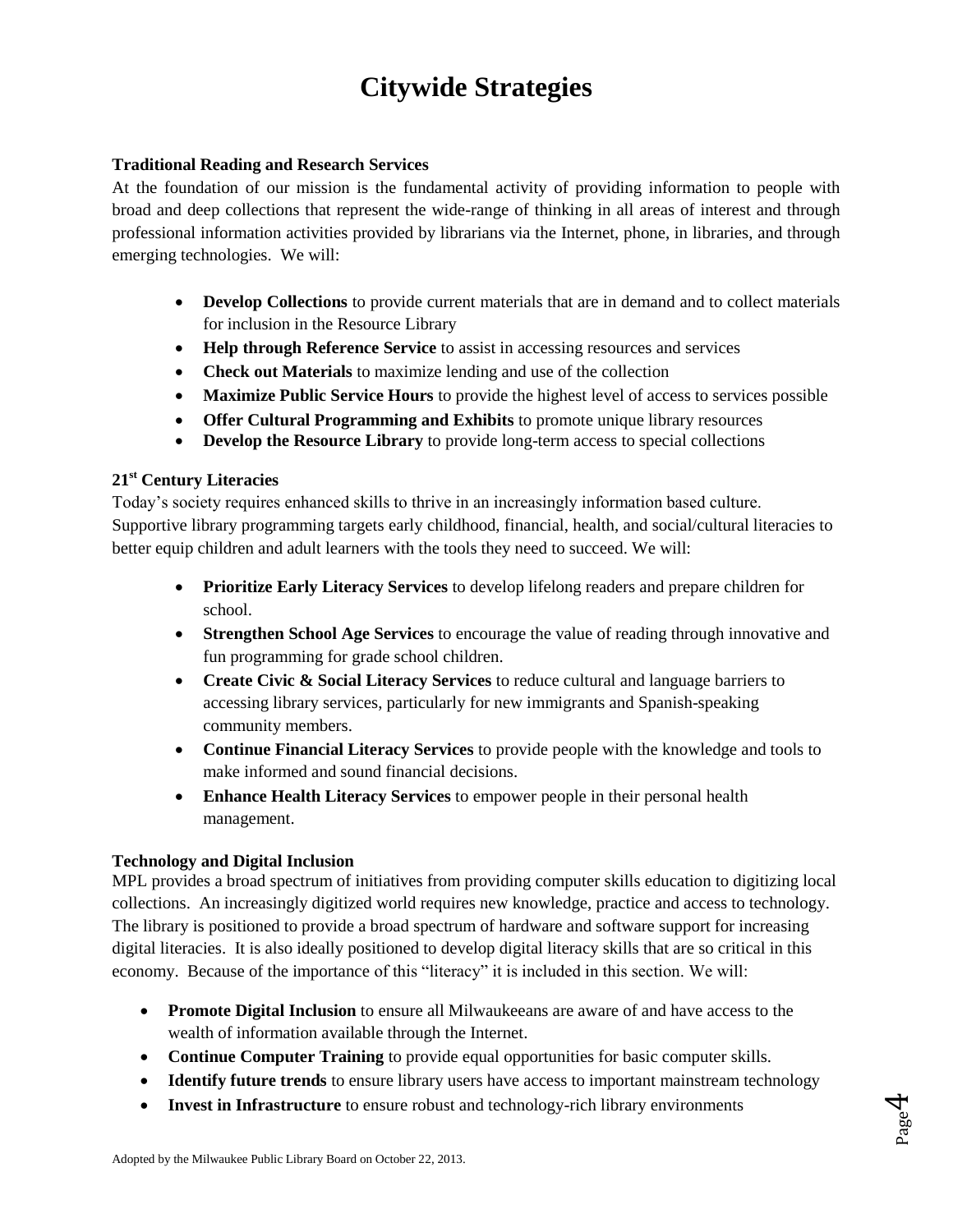## **Workforce Development & Business Growth**

MPL locations are a hub of resources for the community. By hosting regular Job Labs, Small Business Resources and Patent classes as well as providing premium database content, MPL contributes to economic and employment growth in Milwaukee. MPL librarians have forged partnerships with community agencies to further provide access to business information. We will:

- **Increase Access to Job Labs** to accommodate the demand by people seeking available jobs and successful employment.
- **Increase Small Business Resources & Outreach** to support small business growth and creation.

# **Community Engagement and Leadership**

The Milwaukee Public Library will expand beyond its four walls and bring library services to neighborhoods by engaging with residents, neighbors and communities. The library will establish itself as a community stakeholder, thought-leader, and resource for community initiatives, leading to neighborhood improvement and stability. We will:

- **Support Community Engagement Activities and Board Participation** to establish the Milwaukee Public Library as a valued resource and thought-leader
- **Develop a Volunteer Corps** to expand the capacity of staff and to strengthen community support
- **Develop New Customers** through partnership development to build awareness of library services and meet the needs of the community

## **Out-of-School Learning for Teens**

Engaging teens and adolescents requires age-specific programs and resources that are not only engaging, but fun. The Library will develop programs, collections, spaces and initiatives to encourage adolescents and teens to engage in reading, creative development, and learning opportunities outside of the school setting. Out-of-School learning initiatives will utilize emerging technologies and strategies such as gamification, which applies game design thinking to non-game applications to make them more fun and engaging, and Massive Open Online Courses (MOOCS). We will:

- **Initiate Technology Programming** to engage adolescents and teens in gamification and other technology-based learning opportunities
- **Promote Online Learning** to improve school outcomes through increased library use by this targeted age group
- **Create Teen Only Spaces** to encourage use by middle and high school students and to shift their perspective of the library from a "quiet, stuffy learning institution" to a safe gathering place where they feel at home to try new technologies, be creative, read for fun, and meet friends.

# **Community Third Place**

Every person has a third place, that place between home and work that serves as an "anchor" of community life and facilitates and fosters creative, social interactions. The Library will further establish itself as an anchor of healthy neighborhoods by creating awareness, fostering community dialog and being the place neighbors find connections, resources, recreation, and technology. We will:

- **Define New Policies and Operational Changes** to promote MPL as a Third Place
- **Create New Customer Service Models** to support Third Place principals
- **Implement Branch Building Program** to complete the library's facilities plan, Rethinking Libraries for the  $21<sup>st</sup>$  Century